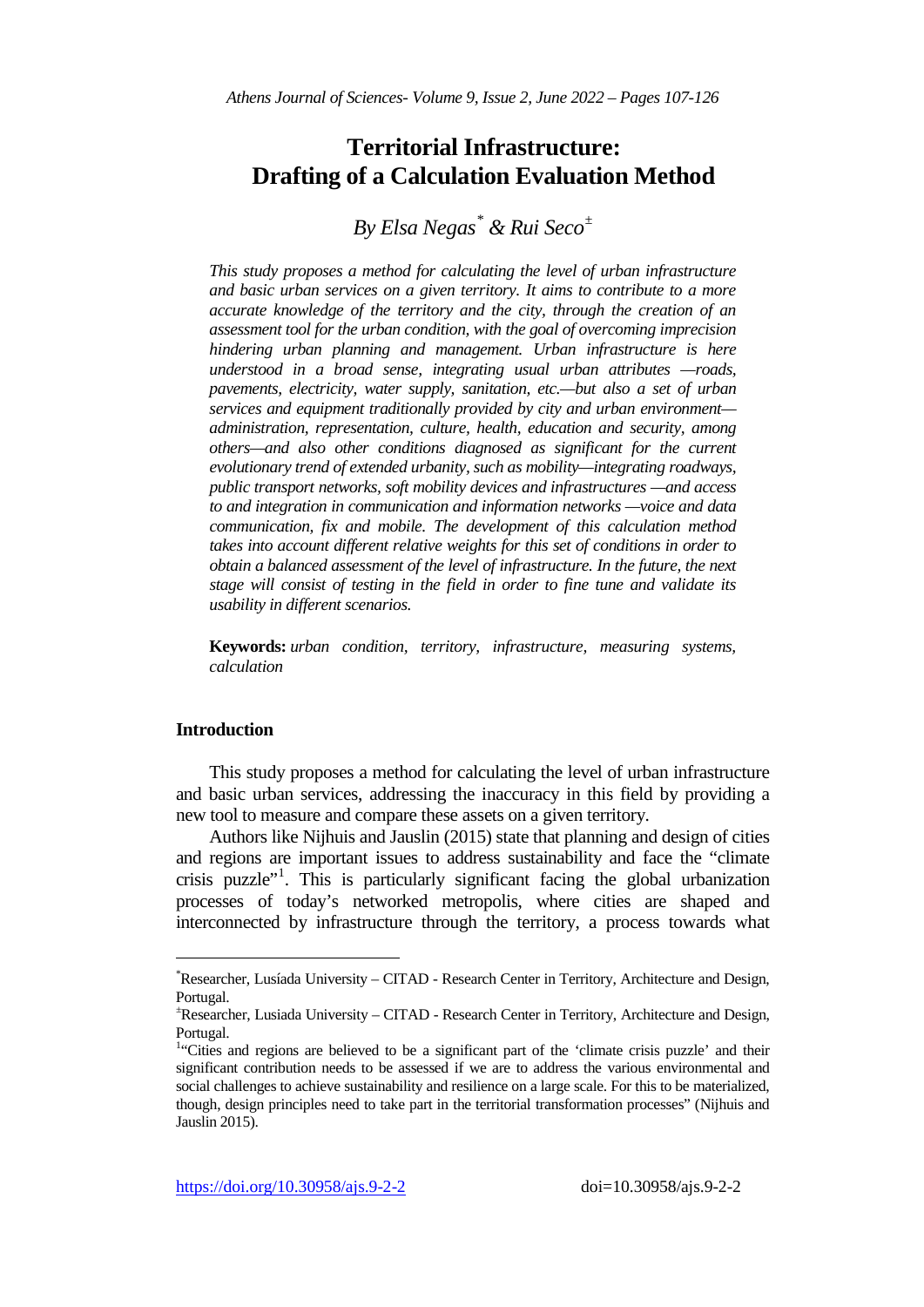François Ascher called "metapolis"<sup>[2](#page-1-0)</sup>. These evolutions tend to replace the role of traditional cities, in the sense described by city historians like Lewis Mumford (Mumford 1938), changes that Françoise Choay - one of the major references in architecture theory in the 20th Century - called "the reign of the urban and the death of the city" (Choay 1999). In an effort to better understand and interpret these complex and intertwined transformations, recent theory is already referring to the present as an "infrastructure time" (Addie 2022)<sup>[3](#page-1-1)</sup>.

The calculation of the level of territorial infrastructure aims at contributing to a more accurate knowledge on the territory and the city, in order to overcome the inaccuracy and ambiguity that Bourdin (2010), among others, states that hinders planning, reasoning and regular urban management<sup>[4](#page-1-2)</sup>. Angheloiu and Tennant (2020) emphasise that cities and regions "need to concentrate their focus on achieving the goals of global policy frameworks in response to the climate crisis while they focus on a response to zero-emissions, net zero routes and zero-waste solutions". Different fields of knowledge, from climatology to health or social responsibility, have already created indicators that measure complex situations, comprising multiple factors with variable relative weights<sup>[5](#page-1-3)</sup>.

Many features contribute today to the definition of the urban condition, which merges with social and economic dynamics. Recent swift evolutions in technologies and communications reorganized the production processes and services, having major impacts on the current transformations of the territory. This has affected traditional city cores which have lost their central importance and their role in economic and administrative functions has spread widely across entire regions, following new patterns of spatial organization and interconnection. Individual and public accessibility, road networks, information technologies and basic urban services—besides traditional urban infrastructures—are today key in defining urbanity, being difficult to quantify in an objective and precise basis. This study thus proposes the drafting of a tool for evaluating the features that are significant to establish an urban condition<sup>[6](#page-1-4)</sup>.

The objective is to create a pondered rating for the infrastructure level of a place, corresponding to a specific location. The classification can be made in any place in the world since the criteria considered are those commonly classified as urban infrastructure.

j

<span id="page-1-0"></span><sup>&</sup>lt;sup>2</sup>The *metapolization* described by Ascher (2001) is a continuous ongoing process with global impact that is reshaping the territory, in which connections through infrastructure, namely communications and technology, acquire major relevance (Ascher 2001).

<span id="page-1-1"></span> $A<sup>3</sup>$ Addie (2022) has used the "infrastructure time" concept in order to analyze the production of infrastructure and to question several aspects of the production of urbanization and the urban condition (Addie 2022).

<span id="page-1-2"></span><sup>4</sup> Bourdin, in his highly influential text *L'Urbanisme d'Aprés Crise*, indicates the "triumph of vague concepts" and specifically in relation to the urbanism of the last decades, points out the "weakening of the scientific references and the multiplication of actors involved in decision and activity", aiming at a more accurate and reliable understanding of the urban environment (Bourdin 2010).

<span id="page-1-3"></span><sup>&</sup>lt;sup>5</sup> Among multiple examples of this type of studies can be named Turker (2009) in the field of social responsibility, Greer and Watson (1987) in human health or Wofsy (2011) in climatology.

<span id="page-1-4"></span><sup>6</sup> Urban infrastructures open manifold political horizons, but realizing progressive infrastructure futures "require[s] a deep understanding of existing infrastructure institutional practices and how they are embedded in the preferences and aspirations of urban residents" (Simone and Pieterse [2017\)](https://www.tandfonline.com/doi/full/10.1080/10630732.2021.2001716?scroll=top&needAccess=true).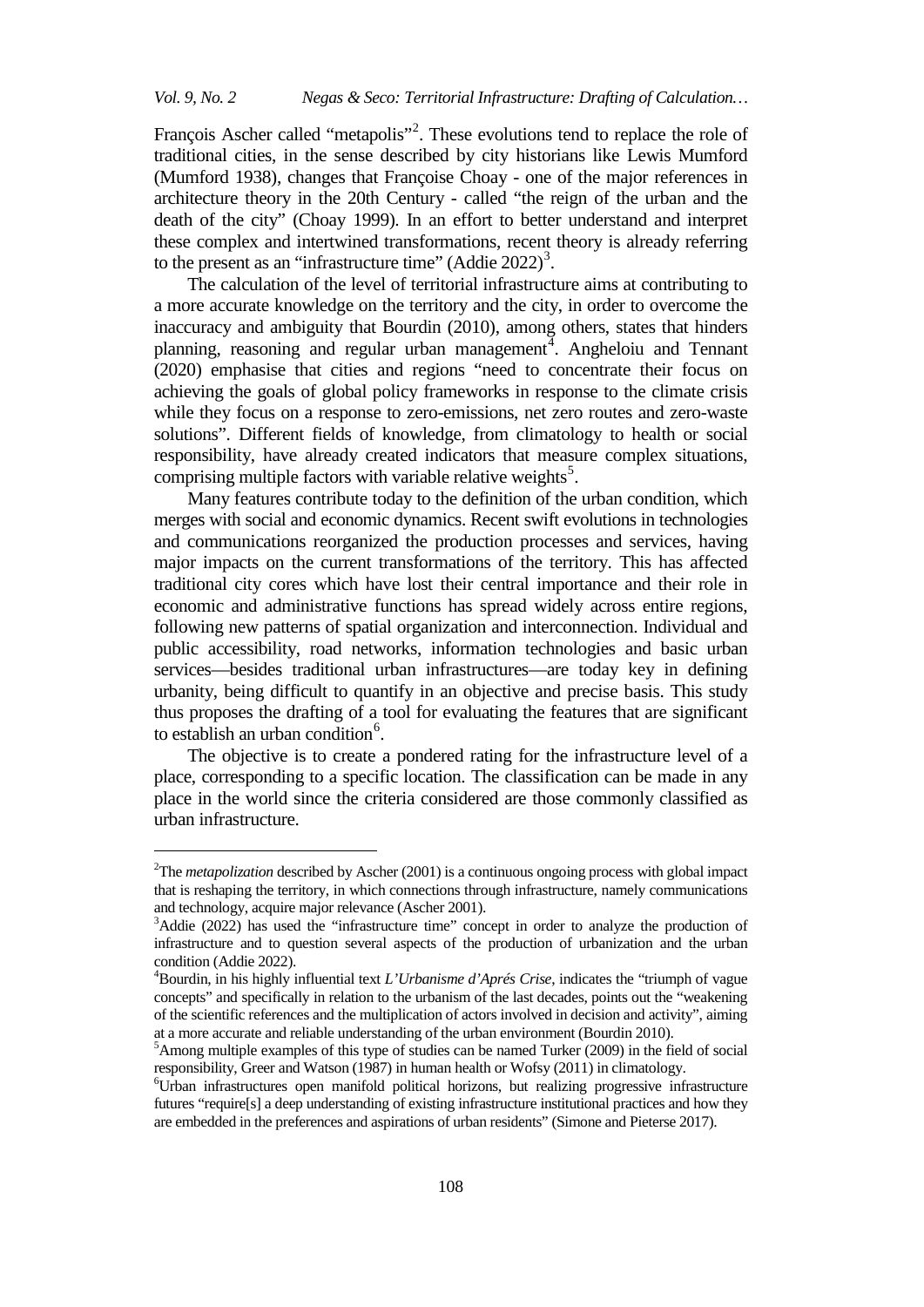#### **Methodology**

With the purpose of creating a tool for the assessment of the infrastructure level, five stages have been outlined, conducting to the creation of a single calculation formula (Figure 1).

**Figure 1.** *Overview of the Process of Developing an Urban Condition Evaluation Tool* 



*Source:* Elsa Negas & Rui Seco 2021.

The first step was a literature review on the urban condition and the most relevant infrastructure assets and basic urban services involved in its definition. This information supported the listing of a set of relevant items that make up the conditions and influence urban life, in a broad range that includes different sorts of services and facilities.

These outputs were then organized into specific different categories to make its processing operable and practical. The items were allocated to their categories, then the way to quantify their quality and availability was defined (in a specificguided approach to every item), and their relative weights were pondered in the calculation of the categories. The overall relative weight of each category was also pondered, in order to balance its impact in the global formula.

This process is not yet finished or closed, as this balance is in the process of fine-tuning by experimenting its testing in the field, using the assessment formula in various conditions and different areas of the territory to make adjustments.

#### **Implementation**

For the purpose of creating an infrastructure evaluation method, urban infrastructure is considered in a broad sense, which integrates usual urban attributes —roads, pavements, electricity, water supply, sanitation, etc. —but also a set of urban services and equipment traditionally provided by the city and the urban environment —administration, representation, culture, health, education and security, among others —and also other conditions diagnosed by a bibliographic review as significant for the current evolutionary trend of extended urbanity, such as mobility —integrating roadways, public transport networks, and also soft mobility devices and infrastructures —and access to and integration in communication and information networks - voice and data communication, fix and mobile.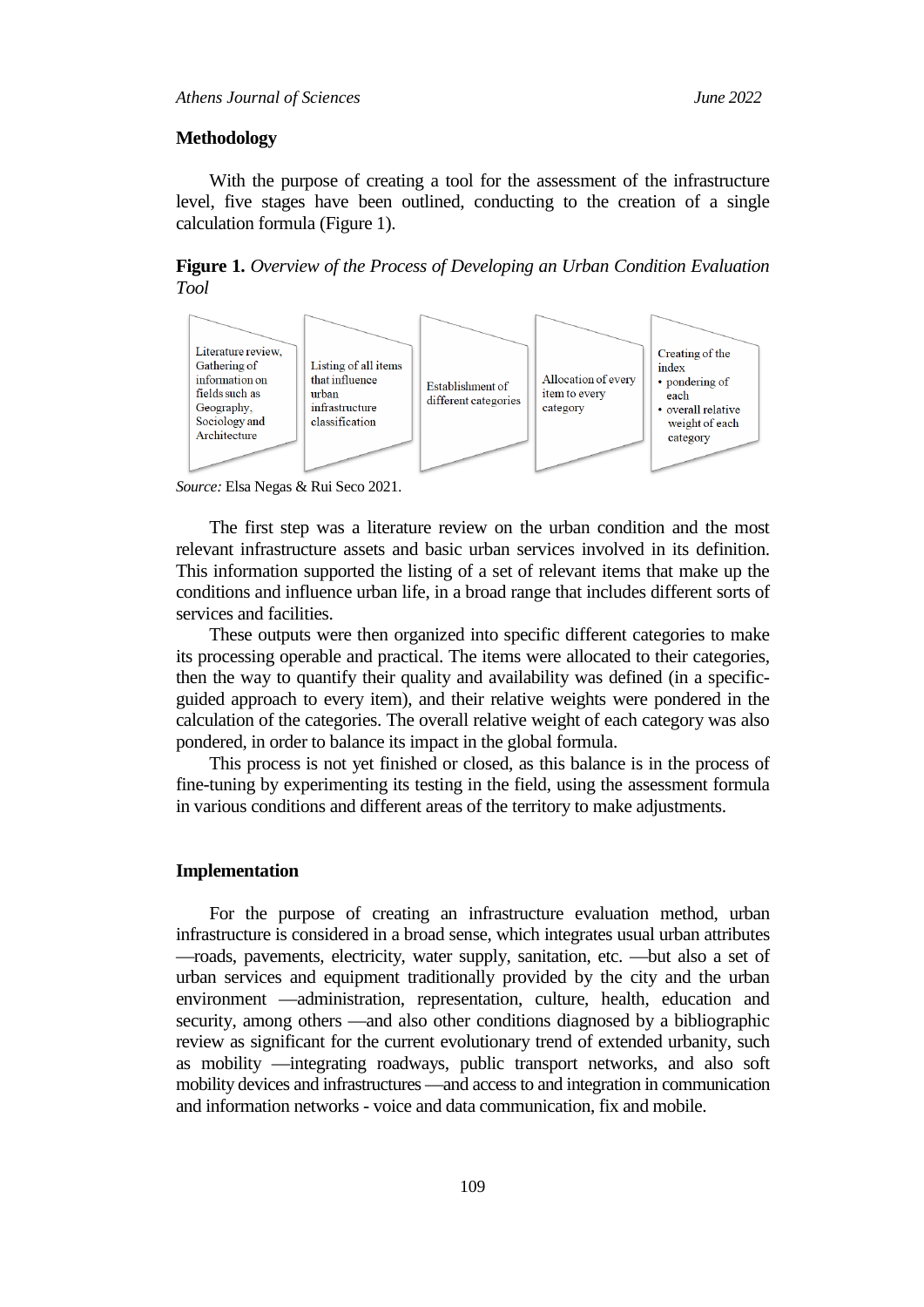In the development of this method for the calculation of urban infrastructure and basic urban services are taken into account different weights of each of this set of conditions in order to obtain a balanced assessment. This balance will be finetuned through a process of testing in the field using the calculation in different conditions and areas of the territory. However, it must be noted that the relative weight of the distinct components of the formula should in the future be variable according to the purpose of its use, i.e., distinct variants of calculus may be produced in order to assess different aspects of the urban condition —to settle a business, the most important issues to evaluate are not the same of those to verify the urbanity of a residential neighborhood or the urban integration of a university campus.

On the other hand, the use of specific versions of this tool to systematically assess a given area of the territory will enable the opportunity to compare, identifying disparities and relative advantages, and to evaluate progress over time, creating new and reliable data that can be used to support urban management, decision-making processes and spatial planning.

This paper presents the design of the index, integrating all items identified as having influence in the infrastructure of the territory, grouped into categories with different relative weights. This composed index allows the calculation of the level of infrastructure and basic urban services in a spotted location<sup>[7](#page-3-0)</sup>.

## **Territorial Infrastructure Evaluation**

j

The availability of infrastructure is not uniform throughout the territory. Yet, it is of the utmost significance at the present time, given our way of life increasingly based on technology, accessibility and communication. Both classical and technologically advanced infrastructures, as well as basic urban services, are indispensable for communities, inhabitants and their economic development.

The creation of a comprehensive calculation method for the level of infrastructures covers these factors, based on a field analysis to be performed for the assessment. This evaluation is based on the verification of the availability of a series of items of a specific location of the territory, both infrastructure and basic urban services related. For this geographic point is then calculated a global value of urban infrastructure, using an equation that takes into account the different relative weight of a set of parameters.

The repetition of this process of identification and calculus for several locations throughout a given area will display the variations that occur in that territory.

<span id="page-3-0"></span><sup>&</sup>lt;sup>7</sup>Despite the limitations that an index may present, there are many advantages in synthesizing data, in terms of the simplicity when communicating information; the Portuguese Governmental Agency for the Environment recommends that indexes are designed to simplify data on complex phenomena in order to improve its reporting, gaining in intelligibility, clarity and usability of the collected information, while losing in detail and specificity (DGA-DSIA 2000). In this specific case, it has allowed the identification and classification of the items that influence infrastructure, as well as their quantification, facilitating its consulting, cross-referencing and use in future research.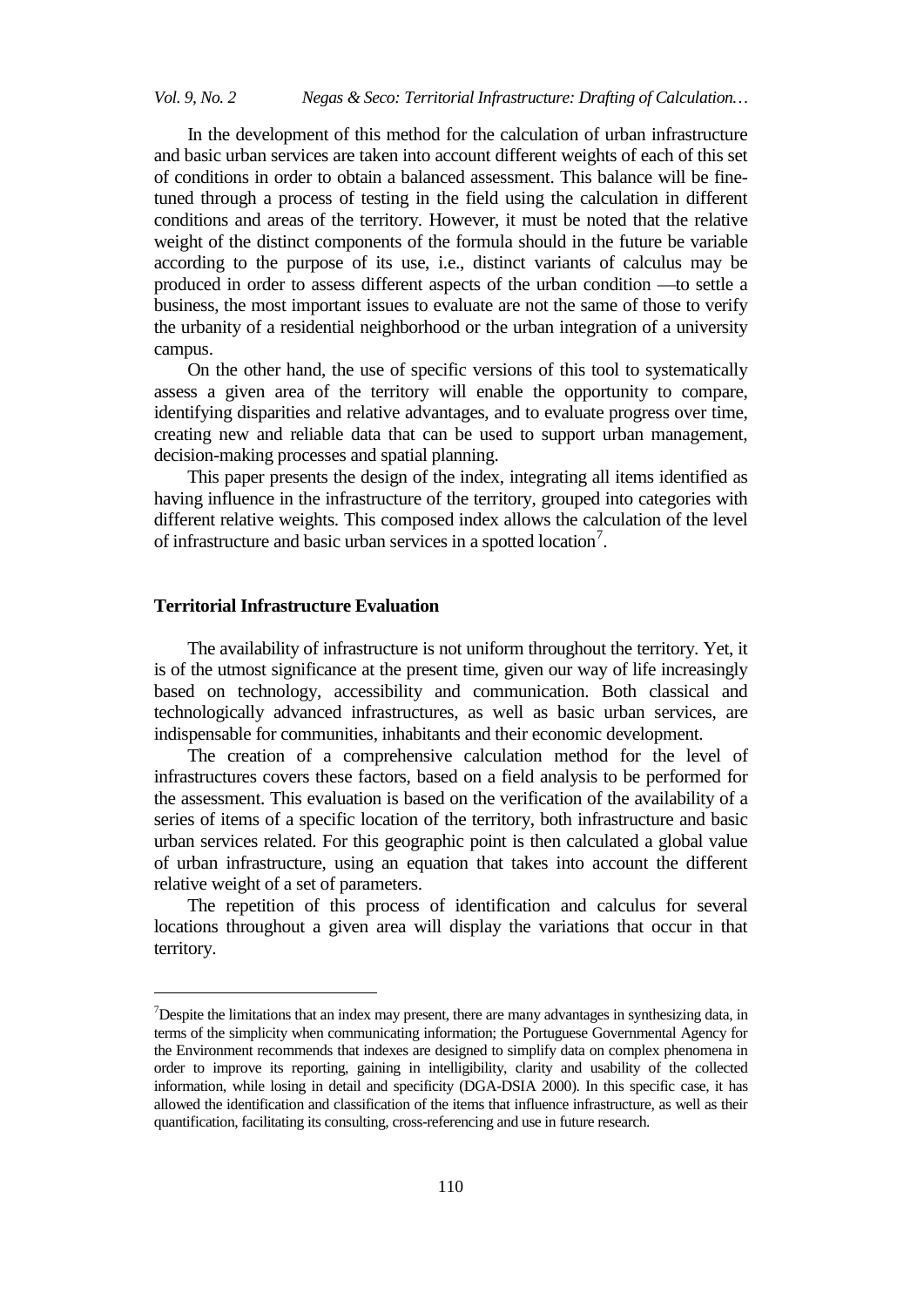To evaluate the degree of infrastructure five key infrastructure categories have been identified:

- transport systems (subway, train, bus, 'soft' mobility);
- basic urban services (administration, commerce, culture, health, education);
- 'traditional' urban infrastructures (streets, sidewalks, water supply and sanitation, energy/electricity, public lighting);
- automotive accessibility (roads, traffic, parking);
- telecommunications (voice and data networks, broadcasting).

These key infrastructure classes are given specific ponderings in the calculation, being themselves composed by several items. The weight of each specific category in the global calculation reflects its relative weight in the evaluation; this will eventually be adjusted to correspond to particular applications or requirements.

#### **Drafting of the Calculation Method**

For calculating the level of urban infrastructure, each class is assigned an elemental factor, integrating with different pondering the items that composes it on a scale of 1 to 5  $(I_i, i=1,2,...,5)$ . The Infrastructure Index  $(Inf)$  is then calculated on the basis of the indicators per category in a weighted manner, as shown in the formula:

$$
\begin{cases}\nInf = \sum_{i=1}^{5} f_i I_i \\
\sum_{i=1}^{5} f_i = 1\n\end{cases}
$$

j

Notice that the weighting of each category conveys the relative weight it has in the infrastructure assessment.

The following five sections of the text present the construction of the calculation method for each of the identified five key categories, integrating their respective components and relative weights.<sup>[8](#page-4-0)</sup>

<span id="page-4-0"></span><sup>&</sup>lt;sup>8</sup>The first two sections - transport systems and basic urban services - have been previously addressed by Negas and Seco (2020).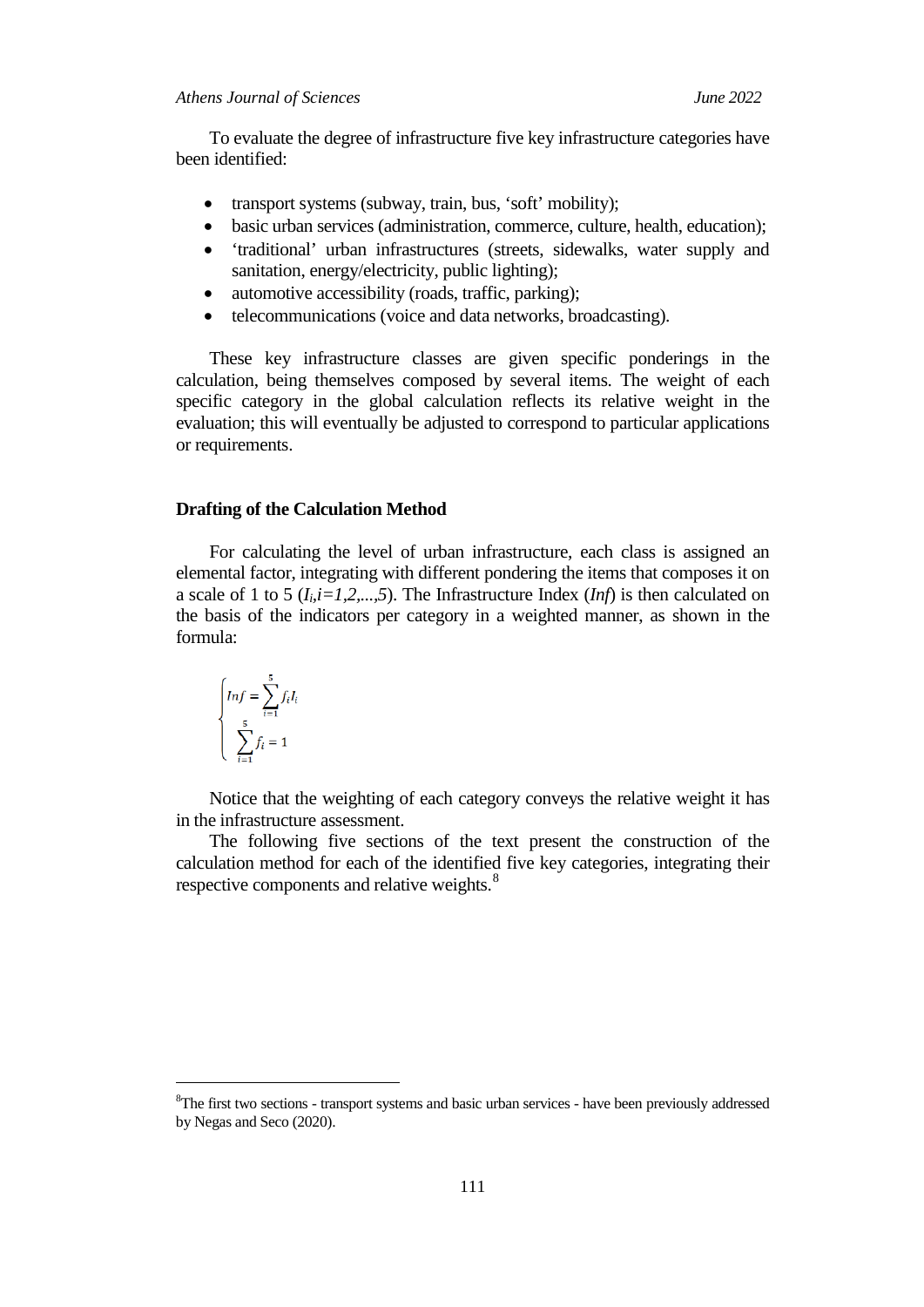#### *Transport Systems*

For transport classification, the following factors are considered prevalent: proximity of access, frequency of passage and existence of a network of at least two distinct means of transport<sup>[9](#page-5-0)</sup>.

As the notion of proximity and accessibility is subjective, it was made uniform as follows: in the infrastructure index, the distance is calculated based on the duration of a walk, considering that 5km are travelled in one hour<sup>[10](#page-5-1)</sup>. All accesses at a distance of 200m or less are considered to be very good, corresponding to a 2.4 minute walk<sup>[11](#page-5-2)</sup> (Figure 2).





*Source:* Elsa Negas & Rui Seco 2021.

The quantification of the frequency of each means of transport is based on a Likert scale with  $7$  levels<sup>12</sup>, reflecting the time interval between consecutive public transports on working days in the 7h00-22h00 schedule:

- 7 The time interval between consecutive journeys is a maximum of 3 minutes.
- 6 A maximum of 10 minutes between consecutive carriage runs.
- 5 The time interval between consecutive carriage runs is a maximum of 20 minutes.
- 4 The time interval between consecutive carriage runs is a maximum of 30 minutes.
- 3 The time interval between consecutive carriage runs is a maximum of 50 minutes.
- 2 The time interval between consecutive journeys is a maximum of 2 hours.
- 1 Otherwise.

j

This is intended to distinguish the frequency with which the location is served by public transport, either the nearest or the second alternative. To this classification is added the fact of whether or not night public transport exists (whatever the frequency).

<span id="page-5-0"></span><sup>&</sup>lt;sup>9</sup> For information on mobility, public transport, and the quantification of its gaps, see Silva (2017) or

<span id="page-5-1"></span>Currie (2010), among others.<br><sup>10</sup>Despite this subjectivity, the accessibility to transports and mobility are serious factors in establishing social exclusion, which needs to be addressed (Preston and Rajé 2007).

<span id="page-5-2"></span> $11$ On this matter, Carr et al. (2010), among others, have developed studies on walkability for pedestrians.

<span id="page-5-3"></span> $12$ The use in statistics of this type of scales has been further explored by Negas (2021).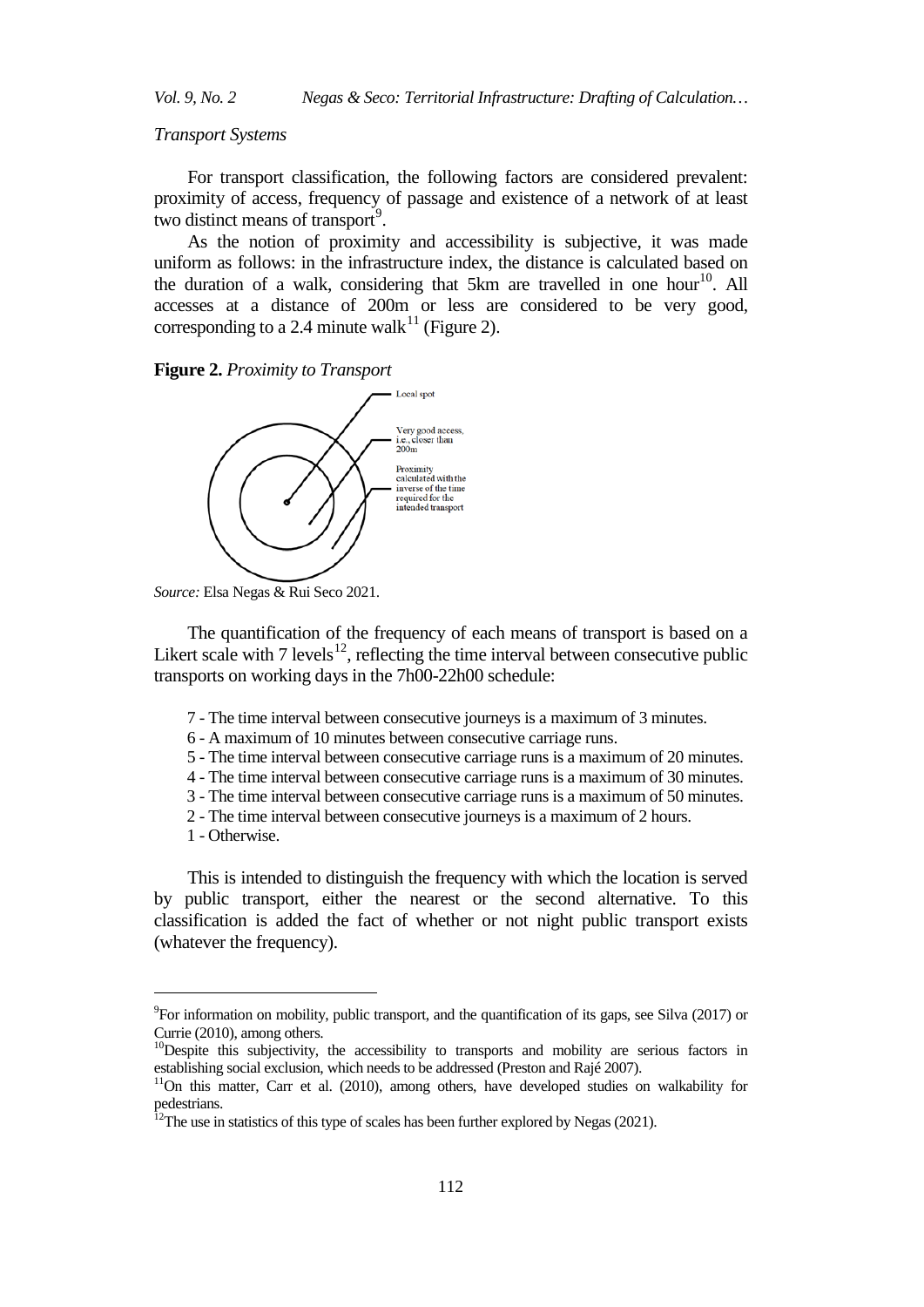## *Athens Journal of Sciences June 2022*

Network transport indicates that the location under consideration is both a point of departure and point of arrival to a variety of other destinations and may have access to different locations. The branch transport designation means that the location has available a public transport which originates and terminates at a location where network transport then exists. The category 1 infrastructure index is calculated using the formula:

$$
I_1 = \sum_{i=1}^{5} \left( p_i \times \frac{1}{t_i} \right) + p_6 \left( 0.5 \times \frac{n_i - 1}{6} + 0.5 \times \frac{n_i - 1}{6} \right) + p_7
$$

Subtitle:

- *I1* value of the first index representing in the study the transport network, for the calculation of the infrastructure index (*Inf*)
- $p_i$  relative weight attributed to factor i
- $t_i$  travel time to factor i (accesses at a distance up to 200m are considered very good, valued as 1)

Items: i=1 nearest public transport; i=2 second nearest public transport alternative (for example bus and metro);  $i=3$  nearest intercity transport;  $i=4$  second nearest intercity transport alternative (it has to be different from the first one for example bus and train);  $i=5$  airport;  $i=6$  existence of a good set of public transports;  $i=7$ existence of night transports.

After performing some simulations, the following weightings were established (Figure 3).

**Figure 3.** *Transport Systems Category Items Relative Weight*



*Source:* Elsa Negas & Rui Seco 2021.

The sum of all weightings equals the unit:

$$
\sum_{i=1}^7 p_i = 1
$$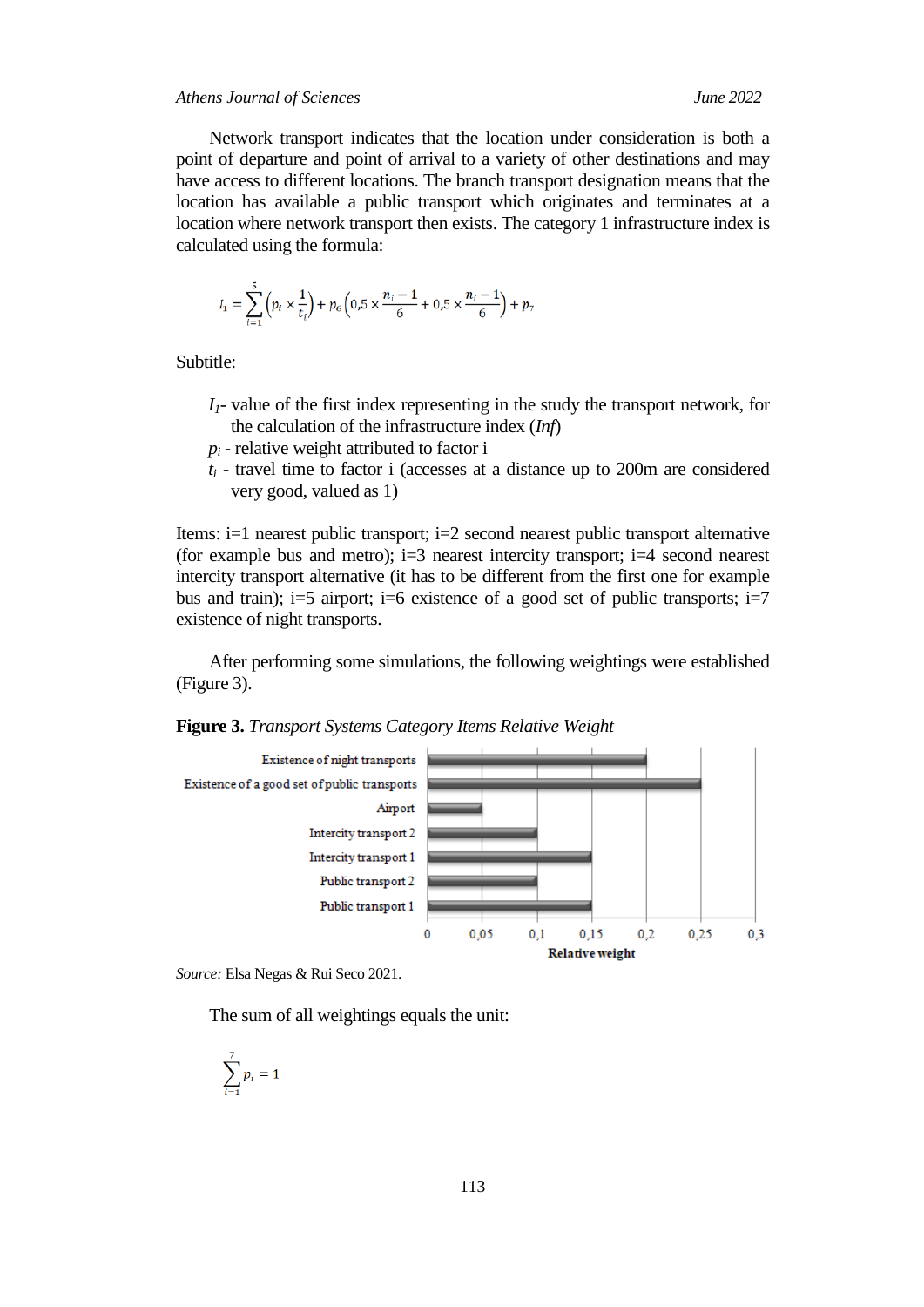#### *Basic Urban Services*

Infrastructure influences and is influenced by the existence of services, culture and leisure, as well as the existence of educational institutions (at different levels) and tertiary services (in this case different levels are also identified). In this criterion, the distance from where services are located is relevant and should be discriminatory. In this sense, all services that are more than two and a half kilometers away (corresponding to a 30 minute walk, as previously considered) should be classified as absent. Hence, proximity and accessibility are valorized in this criterion. The elements considered fundamental in urban services are presented in Figure 4.

#### **Figure 4.** *Different Urban Services*



*Source:* Elsa Negas & Rui Seco 2021.

In the second category, Basic Urban Services, the following items were considered of relevance:

- Tax Office.
- Post Office.
- Banking Services.
- Cinema.
- Theatre.
- Congress Center.
- Exhibition Centre.
- Tertiary sector levels I, II, III and IV.
- Schools levels I, II, III and IV.
- Higher Education.

Among these ten items, two are rated according to a 4 level Likert scale:

#### 1 - Tertiary Sector:

Level I - coffee shop and grocery store.

Level II - ATM, pharmacy, clothing store, hairdresser.

Level III - diversified services, including insurance brokerage, telecom operators.

Level IV - verifies the previous level and accumulates large diversified commerce.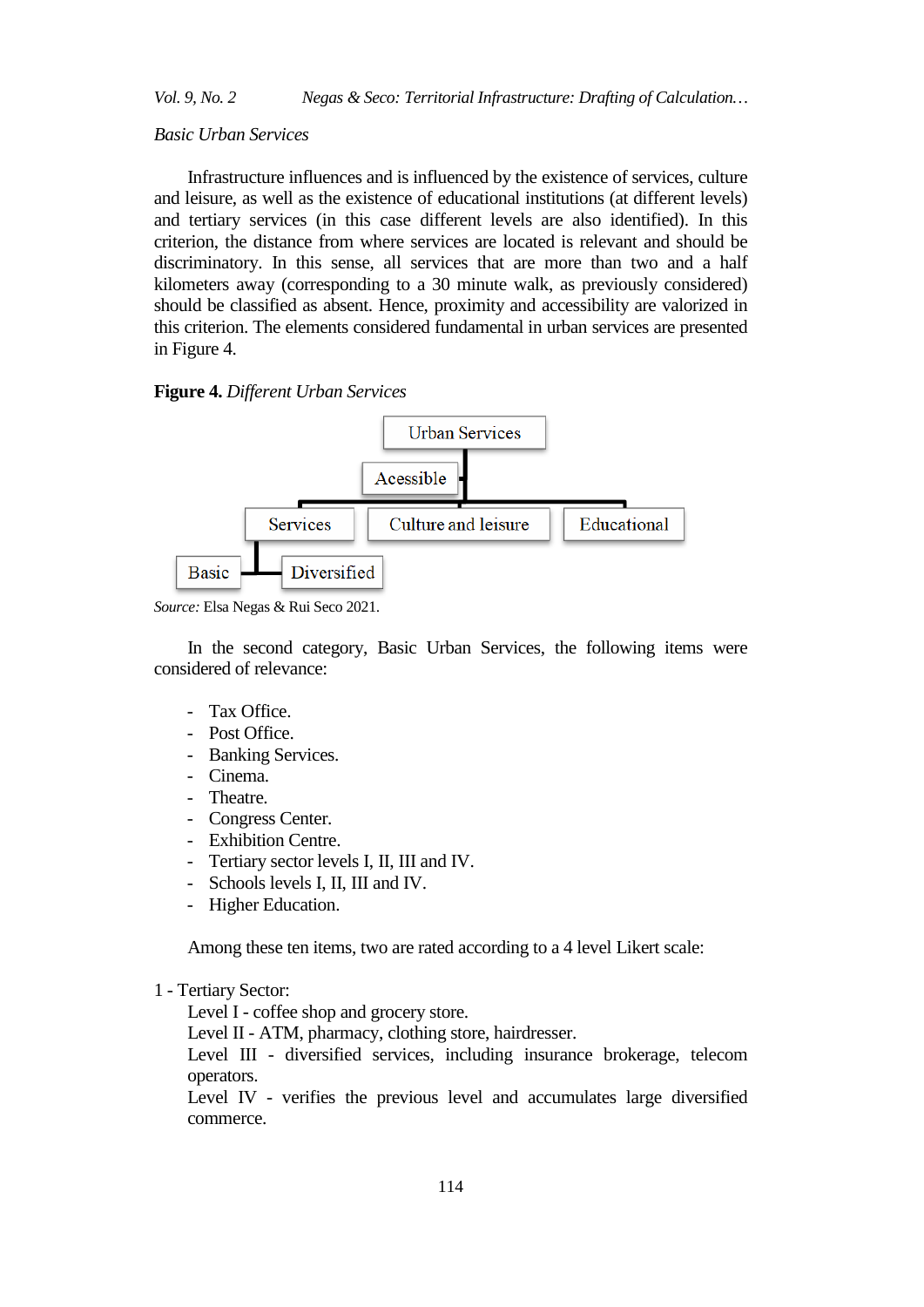#### 2 - Schools

Level I - elementary school.

Level II - elementary school (with either kindergarten and elementary school or elementary and II grade).

Level III – all schools up to highschool (at least one school of each level, from nursery).

Level IV - verifies the previous level and accumulates technical education.

The category 2 infrastructure index is calculated using the formula:

$$
I_2 = \sum_{i=1}^{1} \left( p_i \times \frac{1}{t_i} \right) + \sum_{i=8}^{1} \left( p_i \times \frac{n_i - 1}{3} \right) + p_{10} \times \frac{1}{t_{10}}
$$

Subtitle:

- *I2* value of the second index representing in the study urban services, for the calculation of the infrastructure index (*Inf*)
- *pi* relative weight attributed to factor *i* if it exists within a radius of two and a half kilometers (corresponding to a 30 minute walk, as previously considered)
- *ti* travel time to factor *i*

Items:  $i=1$  tax office;  $i=2$  post office;  $i=3$  banking services;  $i=4$  cinema;  $i=5$  theatre;  $i=6$  congress centre;  $i=7$  exhibition centre;  $i=8$  tertiary sector;  $i=9$  schools;  $i=10$ higher education.

After performing some simulations, the following weightings were established (Figure 5).



**Figure 5.** *Basic Urban Services Category Items Relative Weight*

*Source:* Estejo 2021.

The sum of all weightings equals the unit:

$$
\sum_{i=1}^{10} p_i = 1
$$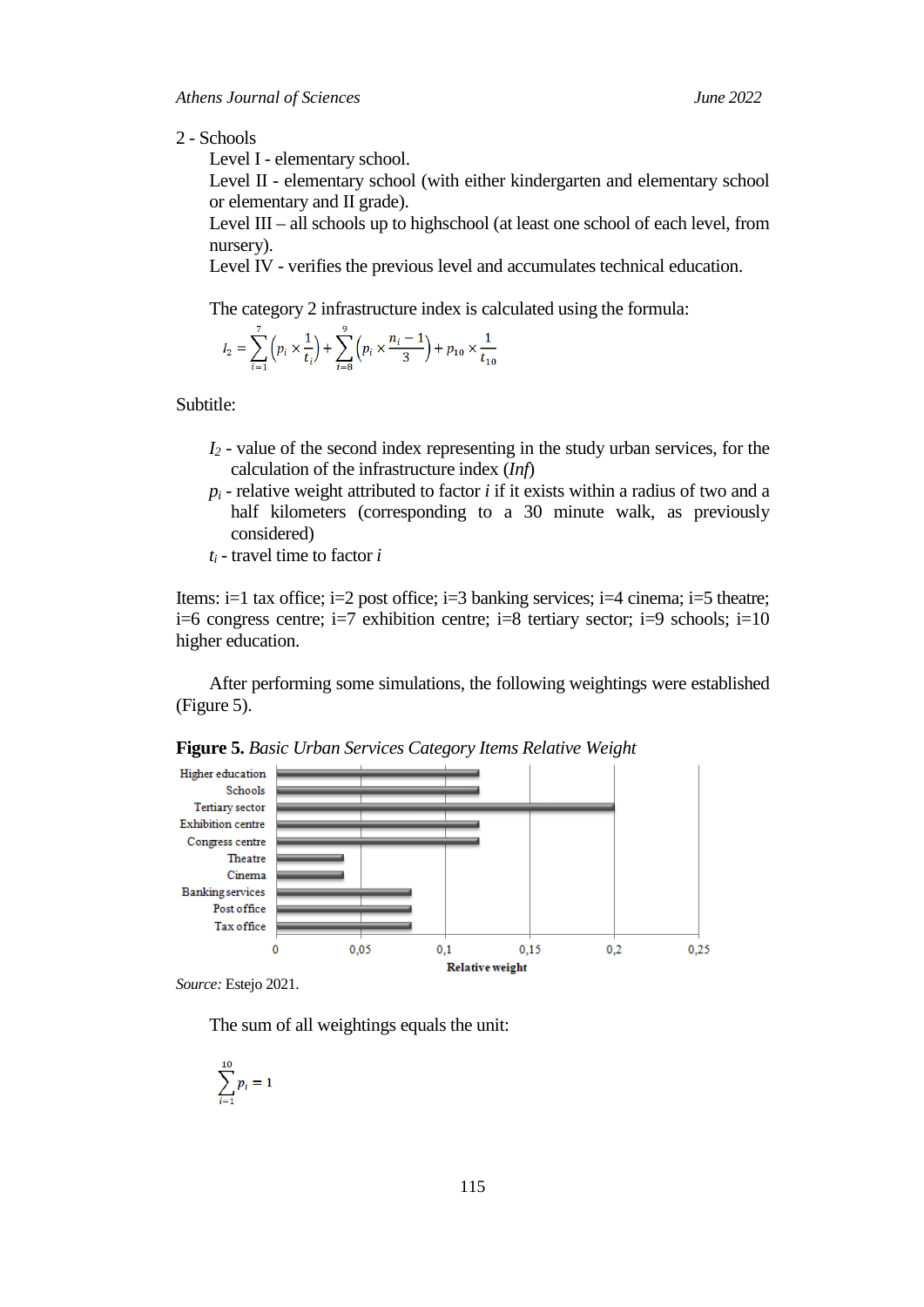#### *Urban Infrastructure*

Regarding the category that classifies the existing urban infrastructure in a given location, the following analyses were considered:

- Existence or inexistence of infrastructure; if existent, its updating and modernity.
- Its quality, durability and suitability for the environment.

The following items were considered important:

| Water supply;    | Solid Waste Collection;  | Sidewalks;                |
|------------------|--------------------------|---------------------------|
| Sanitation;      | Free collection of large | Handicap accessibility;   |
| Street lighting; | waste items/junk;        | Soft mobility lanes;      |
| Electricity;     | Recycle bins;            | Urban equipment (benches, |
|                  |                          | $etc.$ ).                 |

The measurement in this index should enhance:

- The existence of infrastructure.
- The quality of the infrastructure.
- Their design and usability.
- The suitability of the employed materials.
- The most ecological and environmentally friendly options.

Accessibility is still an important point, and in this criterion a radius has to be defined, indicating the distance at which the infrastructures are considered to exist or not. The same 200m radius was considered (as already applied); in the case of infrastructure inexistence the index value has to suffer a penalty $^{13}$ .

How to rank quality? The 3 most convenient modes are identified in this case study (more efficient, more durable and with better environmental performance); 4 different gradations can be assumed; *Qi*, *i= 1,2,3,4*:

- 1 None of the identified modes is being applied.
- 2 The third mode is being applied.
- 3 The second mode is being applied.
- 4 The best mode is being applied.

j

On the items plumbing, sewerage, street lighting and electricity the quality has to be assessed.

In quantifying the infrastructure index, both the quality criterion [how collection is carried out and the frequency] and the separation of solid waste between differentiated or non-differentiated waste and recyclable or nonrecyclable waste must be applied; this separation reveals population behaviour and

<span id="page-9-0"></span> $13$ In the case of recycling, the established maximum distance for considering eco-points existence is 400m.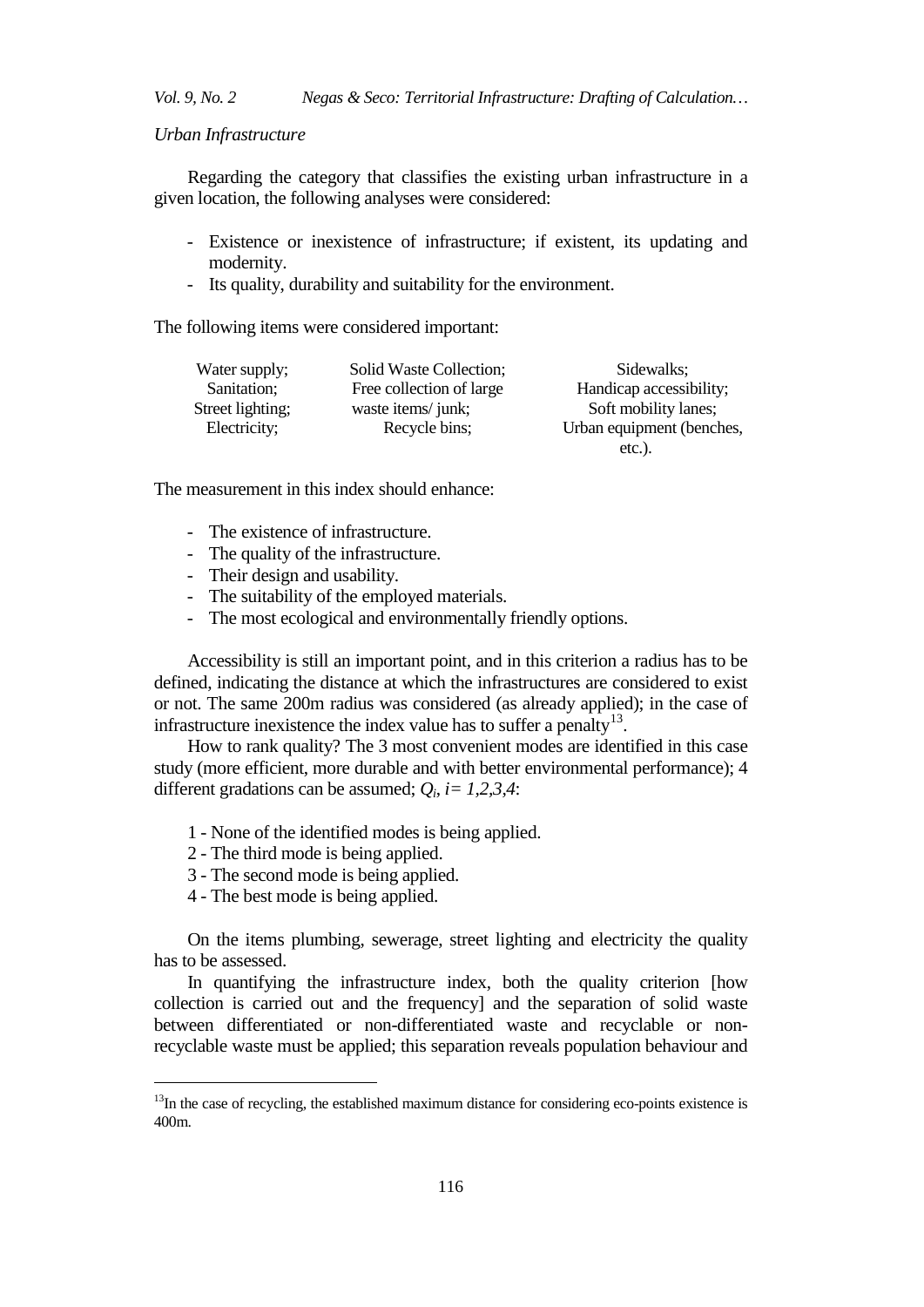accessibility, which in the case of recycling eco-points is considered to exist if the distance is less than or equal to 400m.

The item "free collection of large waste by public services" is a binary variable and assumes the value "1" when it exists and "0" otherwise.

The item sidewalks should classify their adequacy for circulation, mainly if they are elevated enough in relation to the road to avoid accidents and contact with gutters; the classification is made using a 4 level Likert scale:

- 1 No sidewalks.
- 2 There is a space for pedestrian circulation but at the same level as the road.
- 3 There are elevated sidewalks, but do not permit handicap circulation.
- 4 Everyone can circulate safely.

Handicap circulation requires wider sidewalks, access ramps and the nonexistence of improperly parked cars; also in this item the classification will be carried out through a 4 level Likert scale:

- 1 Does not apply.
- 2 Applies with many limitations.
- 3 Applies.
- 4 All restrictions have been taken into account allowing good circulation for all.

The last item of the urban infrastructures category, soft mobility infrastructure, has undergone a strong implementation in various parts of Portugal, such as the entire district of Lisbon, with the implementation of proper tracks for the circulation of scooters and bicycles, and renting and sharing systems. These solutions are simultaneously more ecological, safer and allow people to move around in a way that is beneficial to the environment and health. Its classification will be carried out by a discrete quantitative variable with domain {1, ..., 4} corresponding to the following grading:

- 1. No access to dedicated lanes within a distance of 12 minutes (one kilometer).
- 2. With access to dedicated lanes within a distance between 6 minutes (half kilometer) and 12 minutes (one kilometer).
- 3. With access to dedicated lanes within a distance between 200 meters and half a kilometer (six minutes).
- 4. Dedicated lanes within a distance less than or equal to 200 meters.

As a result of strong innovations, both at the level of construction materials and their maintenance, the index for this criterion —urban infrastructure —should reflect and aggravate a penalization for the use of very polluting materials or of those that require inefficient maintenance. Thus in this criterion, whenever a nonpolluting solution exists it should be considered as the most efficient option.

The infrastructure index for category 3 is calculated using the formula: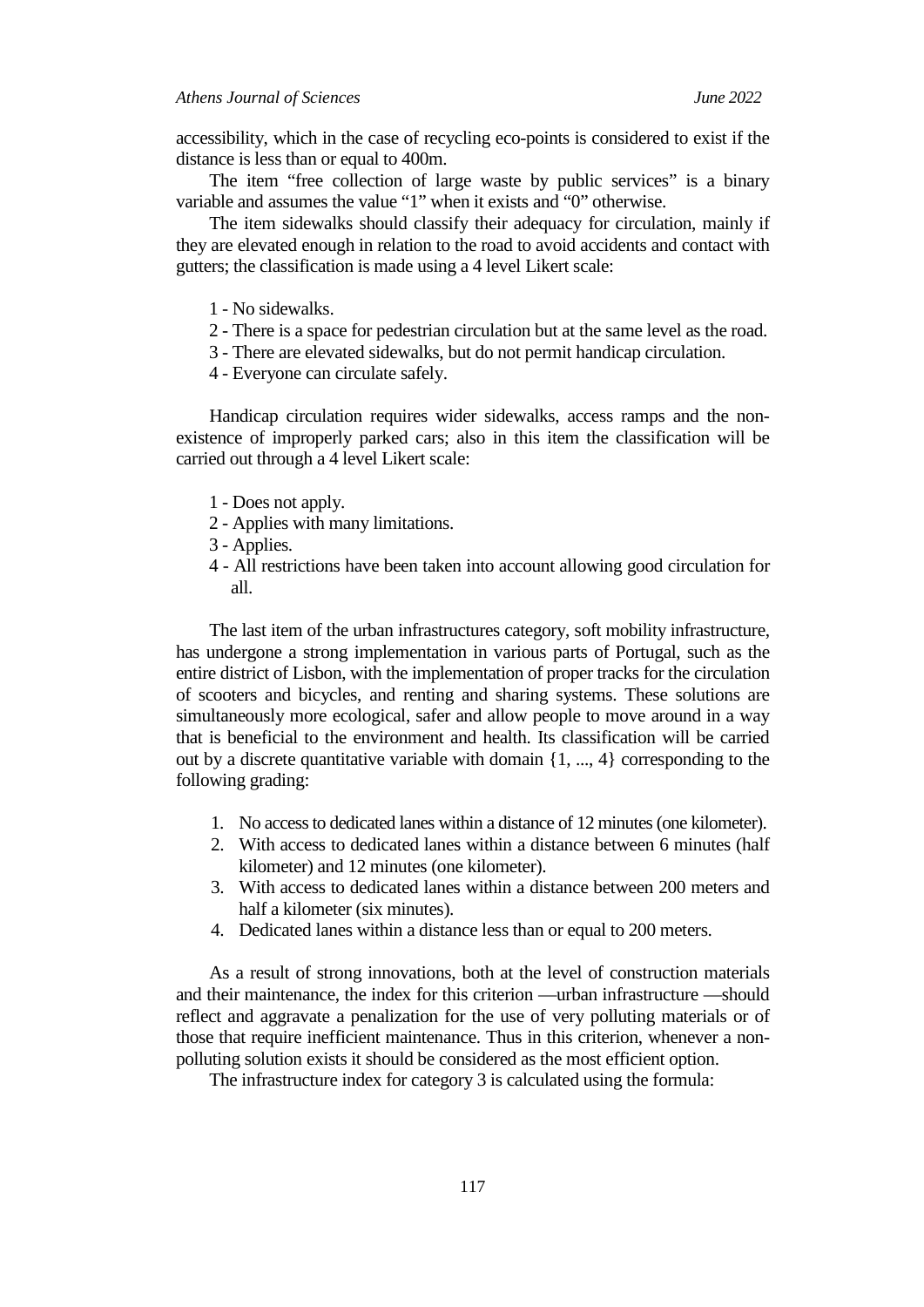$$
I_3 = \sum_{i=1}^{6} \left( p_i \times \frac{Q_i - 1}{3} \right) + p_7 \times b_7 + \sum_{i=8}^{10} \left( p_i \times \frac{n_i - 1}{3} \right)
$$

Subtitle:

*I3* - value of the third index representing in the study urban infrastructure, for the calculation of the infrastructure index (*Inf*)

Items: i=1 water supply; i=2 sanitation; i=3 street lighting; i=4 electricity; i=5 solid waste collection; i=6 recycle bins; i=7 free collection of large waste items; i=8 sidewalks; i=9 handicap accessibility; i=10 soft mobility lanes.

After performing some simulations, the following weightings were established (Figure 6).

**Figure 6.** *Urban Services Relative Weight*



*Source:* Elsa Negas & Rui Seco 2021.

The sum of all weightings equals the unit:

$$
\sum_{i=1}^{10} p_i = 1
$$

*Automotive Accessibility*

The level of infrastructure is also determined by the quality of the roads, the proximity to highways, i.e. ease of circulation, accessibility, parking and safety. Facility of circulation has to be rated taking into consideration the quality of road connections and safety. In this fourth category, Automotive Accessibility, the following items were considered significant:

- Quality of the roads.
- Proximity to motorways or expressways.
- Parking.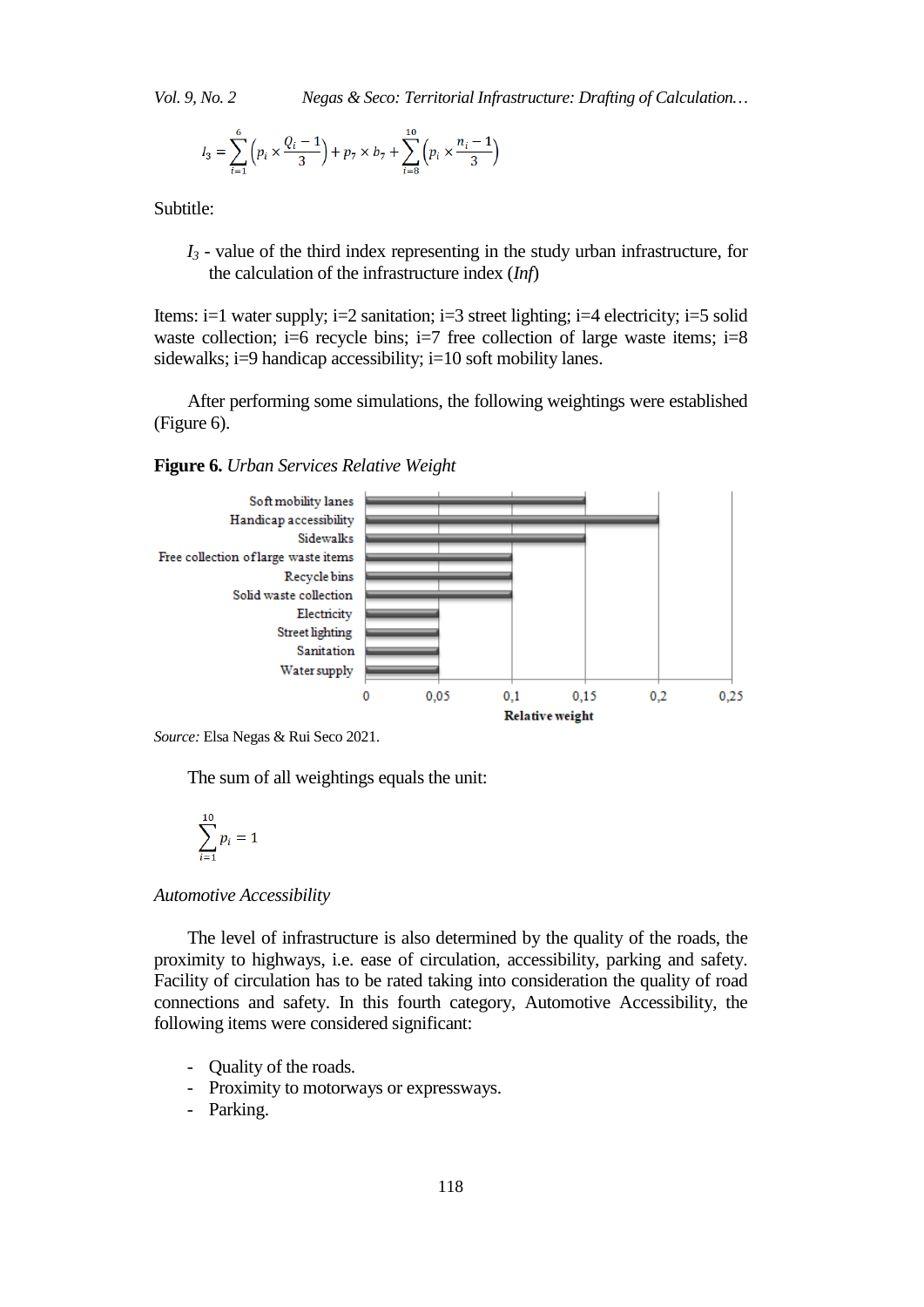The index should value:

- Safety in the circulation both of cars and pedestrians.
- Ease of parking.

The item road quality is assessed on the ground without any distance being attributed. As in the previous case, the quality is classified on a 4 level Likert scale  $Q_{i}$ , i = 1, 2, 3, 4, which in this case combines the quality of the road surface with driving safety and the existence of a verge (or sidewalk) that minimizes the possibility of accidents:

- 1 The track has no quality pavement or safety.
- 2 The track has some quality in pavement and safety.
- 3 The track has good quality but safety can be improved.
- 4 The track and safety are of the desired quality.

The proximity to motorways or expressways allows easy access to other locations, which can be important in terms of employment or supply. This classification will be made on a Likert scale with 7 levels (1- very far and 7- very close), which must be analyzed on a case by case basis. Parking availability will be rated on a Likert scale where:

- 1 Safe parking is not available.
- 2 Parking is scarce or difficult to access.
- 3 Parking is sparse but secure and easily accessible.
- 4 Easy to park and safe.

The category 4 infrastructure index is calculated using the formula:

$$
I_4 = p_1 \times \frac{Q_1 - 1}{3} + p_2 \times \frac{Q_2 - 1}{6} + p_3 \times \frac{n_3 - 1}{3}
$$

Subtitle:

*I4* - value of the fourth index representing in the study road accessibility, for the calculation of the infrastructure index (*Inf*)

Items:  $i=1$  road quality;  $i=2$  proximity to motorways or expressways;  $i=3$  parking (Figure 7).

**Figure 7.** *Automotive Accessibility Items Relative Weight*



*Source:* Elsa Negas & Rui Seco RS 2021.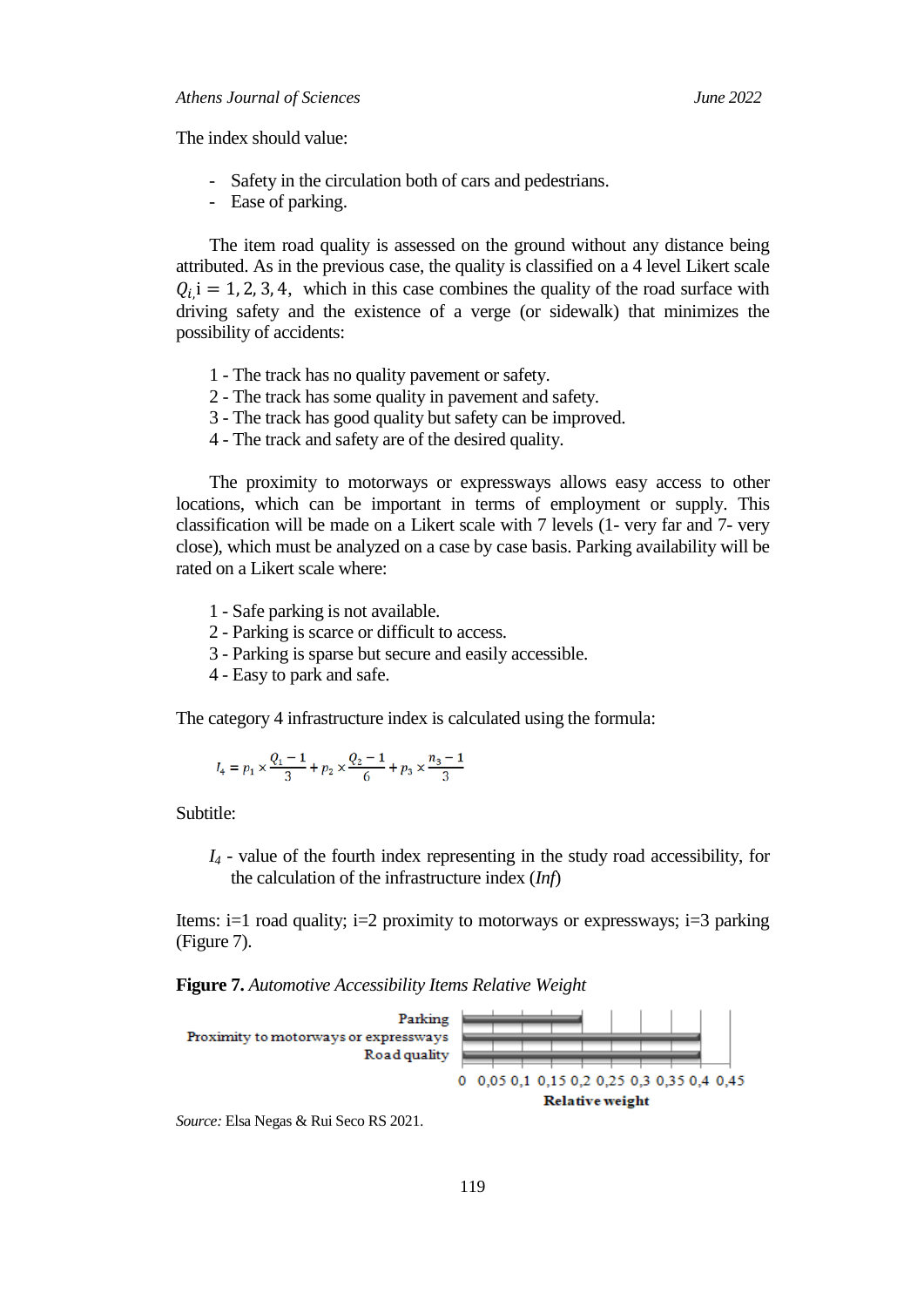*Telecommunications*

In this category the following factors were valued:

- Type of internet connection.
- Availability of fix and mobile data connection.
- Number of available connection providers.

In the Portuguese situation, the availability of connection on a specific location can be consulted on-line<sup>[14](#page-13-0)</sup>. It is a fact that some areas only have the possibility of ADSL communications, while others already have the possibility of fiber optics connection; the infrastructure index must highlight this difference in a reinforced way. In the scope of fiber optics, 5G already exists in parts of the country and the possibilities are shown in Figure 8.

#### **Figure 8.** *Fiber Optics Modalities*



*Source:* Estejo 2021.

j

In this telecom specification the following issues were considered important:

- Number of providers.
- ADSL/Fiber optic.
- Meagre internet access.

It should be noted that a binary variable has been created:

 $b_1 = \left\{ \begin{array}{ll} 1 \text{ if there is phone line on the location} \\ 0 \text{ if otherwise} \end{array} \right.$ 

Thus the entire category takes on the value "zero" if there is no possibility of installing a landline telephone. In Portugal there are 4 internet operators. In the first item the number of providers with network in the case study location is directly introduced.

Subsequently and based on the capabilities of the networks, a scale is drawn up, which has a maximum of 7 levels and allows a correlation. The following

<span id="page-13-0"></span> $14$ The availability of internet and mobile connection in the Portuguese territory can be consulted on: https://pplware.sapo.pt/informacao/anacom-freguesias-internet/.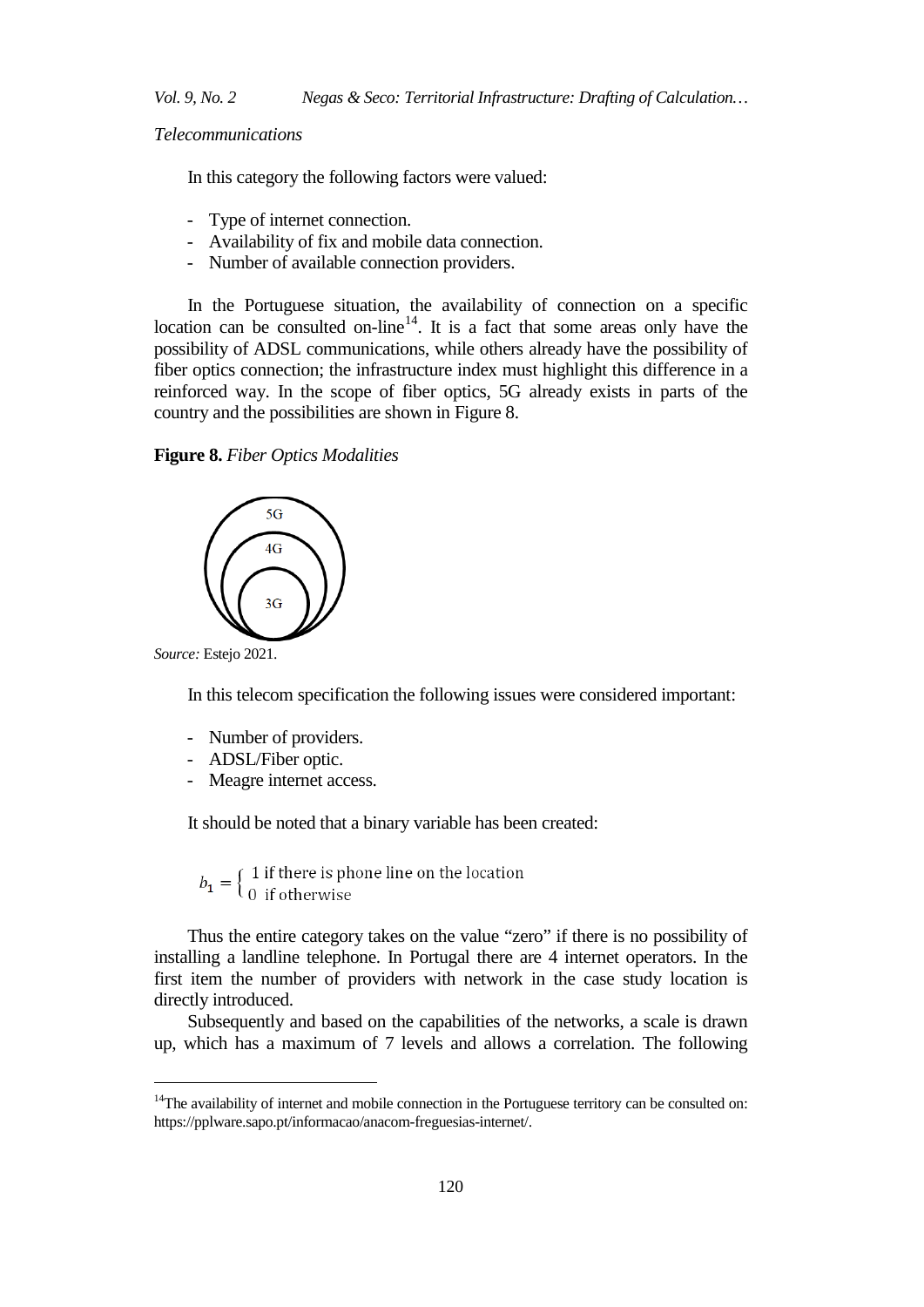grades were used: ADSL  $(1)$ ;  $3G(3)$ ;  $4G(4)$ ;  $5G(6)$  and fibre optic  $(7)$ . The aim is to value the most up-to-date option which allows greater speed and reliability in the transmission and/or reception of data.

The network quality is also a factor under analysis; for this item a Likert scale with four levels was implemented. The category 5 infrastructure index is calculated using the formula:

$$
I_5 = b_1 \left( p_1 \times \frac{Q_1 - 1}{3} + p_2 \times \frac{Q_2 - 1}{6} + p_3 \times \frac{n_3 - 1}{3} \right)
$$

Subtitle:

*I5* - value of the fifth index representing in the study telecommunications, for the calculation of the infrastructure index (*Inf*)

 $b_1 = \left\{ \begin{array}{ll} 1 & \text{landline phone available} \\ 0 & \text{otherwise} \end{array} \right.$ 

Items: i=number of providers; i=2 type of communication; i=3 quality of the connection.

After performing some simulations, the following weightings were established (Figure 9).

**Figure 9.** *Telecommunications Items and Relative Weights*



*Source:* Elsa Negas & Rui Seco RS 2021.

# **Infrastructure Index Calculation**

Following the calculation of the index for each category, the overall infrastructure index is calculated, and it is necessary to assign the weighting to each category; in this case the following weightings were established (Figure 10).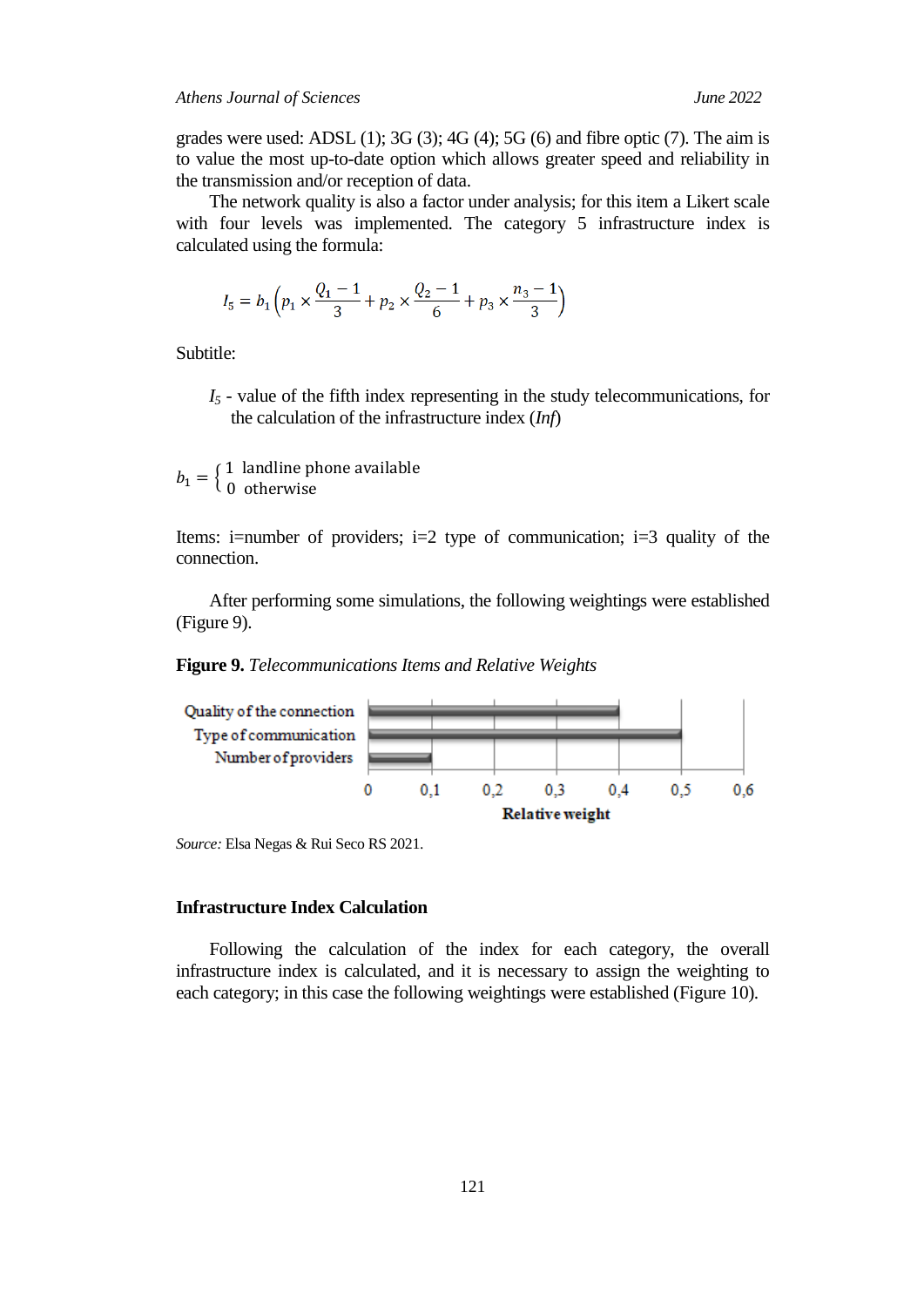**Figure 10.** *Infrastructure Categories and Relative Weights*



*Source:* Elsa Negas & Rui Seco 2021.

The infrastructure index is the outcome of the following calculation:

$$
Inf = \sum_{i=1}^{5} f_i I_i = 0,175I_1 + 0,225I_2 + 0,275I_3 + 0,2I_4 + 0,125I_5
$$

This comprehensive equation encompasses the weighting of the 5 key categories, in turn resulting from the weighted calculation of the sub-categories that compose them.

## **Findings**

To test the workability of the infrastructure index, its use was experimentally simulated in five distinct locations in the city of Lisbon, with notably different characteristics regarding infrastructure and basic urban services: one in the old urban core, two in central areas with major urban activity and transports connections, and two others on mainly residential areas of the immediate outskirts.

From this first test analysis there were found some variances in results that enable the possibility to perceive between how the existent disparities are reflected in the index outputs.

It can be noticed that the 'Services and Telecommunications' categories are not discriminatory, since their existence and respective quality is homogeneous (consistently guaranteeing a 40% evaluation), but the remaining categories reveal some important differences:

- Intercity transports are not close to all locations, and night transports are not homogeneously available as well.
- The city center has 100% in the services index, but in some places accessibility has constraints, regarding aspects like sidewalk width (very narrow) and the ease and safety of parking.
- Moving away from the center the accessibilities have a 100% evaluation, but not all services are provided within the predefined distance.

The obtained results were: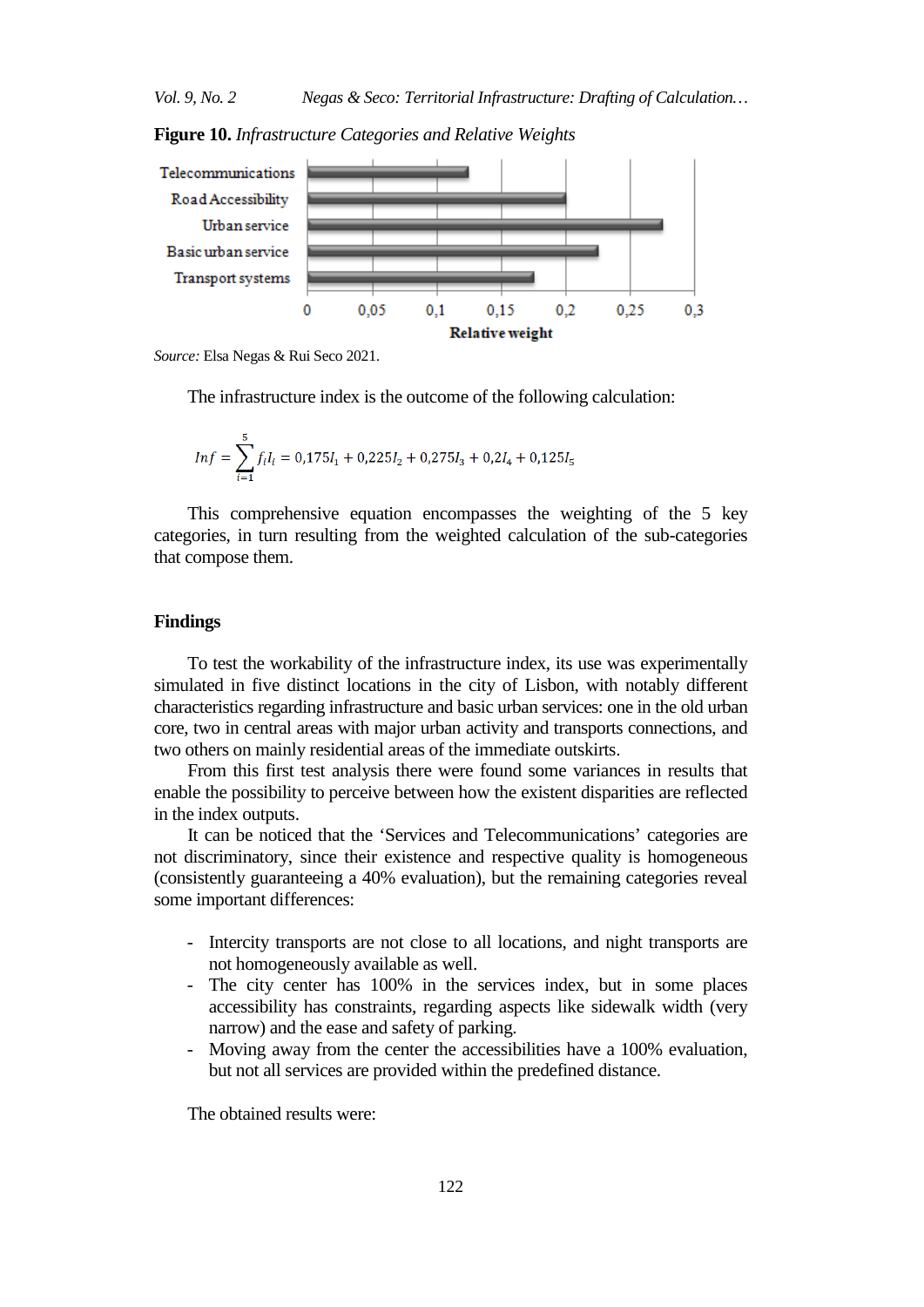$0.71 \leq Inf \leq 0.93$ 

It should be noted that these data refer to a set of points located within the urban area of a city (in this case Lisbon), and therefore reflect the presence of a considerable range of services and infrastructures.

## **Conclusions**

j

The study of infrastructure commits to a future in which the collection, storage, processing and interpretation of information will be facilitated allowing us to advance our understanding of the urban condition and urban well-being, as pointed Bannister and O'Sullivan (2021) who assert beliefs in the contributions of Big Data $^{15}$  $^{15}$  $^{15}$ .

The territorial infrastructure evaluation is intended to assess an area as small as feasible, as it is based on walking times that allow the classification of the access to services, schools and public transport, among others.

Aspects as distinct as mobility, access to transport, its diversity and periodicity, the quality of road connections, access to technology, sanitation, administration and public services, as well as culture and leisure, among many others, are contemplated, permitting to assess the present situation, as also to evaluate the potential for economic and social development.

The consideration of such a large number of items requires the quantifiable treatment of each of them and their total and relative weighting. It is important to recognize the balance between each item in the category to which it belongs and the weighting of the category in the global assessment.

The resultant formula can be applied to any area and with the same pondering factors can be in given cases performed statistical analyses, identification of asymmetries and comparisons between different locations with the same geographical (proximity to rivers, lakes, oceans or inland), demographic, social or employment characteristics<sup>16</sup>.

This aggregate index will allow the assessment of the existent infrastructure, aiming at the interpretation of the territory and its potentialities. The aim is to calculate the infrastructure level in different places, allowing the identification and quantification of asymmetries.

The measurement is performed in percentages, allowing asymmetries to be highlighted.

From the experimental testing of its use to assess infrastructure in different locations in the city of Lisbon it was found that there are noticeable translations of the different conditions in the results obtained, both in the breakdown calculations of the different categories and in the final assessment values. The obtained overall

<span id="page-16-0"></span><sup>&</sup>lt;sup>15"</sup>We reaffirm a belief that the Big Data contributions of greatest significance and lasting value will be those maintaining the clearest focus on using Big Data to advance our understanding of the urban condition and urban well-being" (Bannister and O'Sullivan 2021).<br><sup>16</sup>Although the overview of the calculation for some categories and their items is described basing

<span id="page-16-1"></span>on the Portuguese context, its transposition to other realities is straightforward.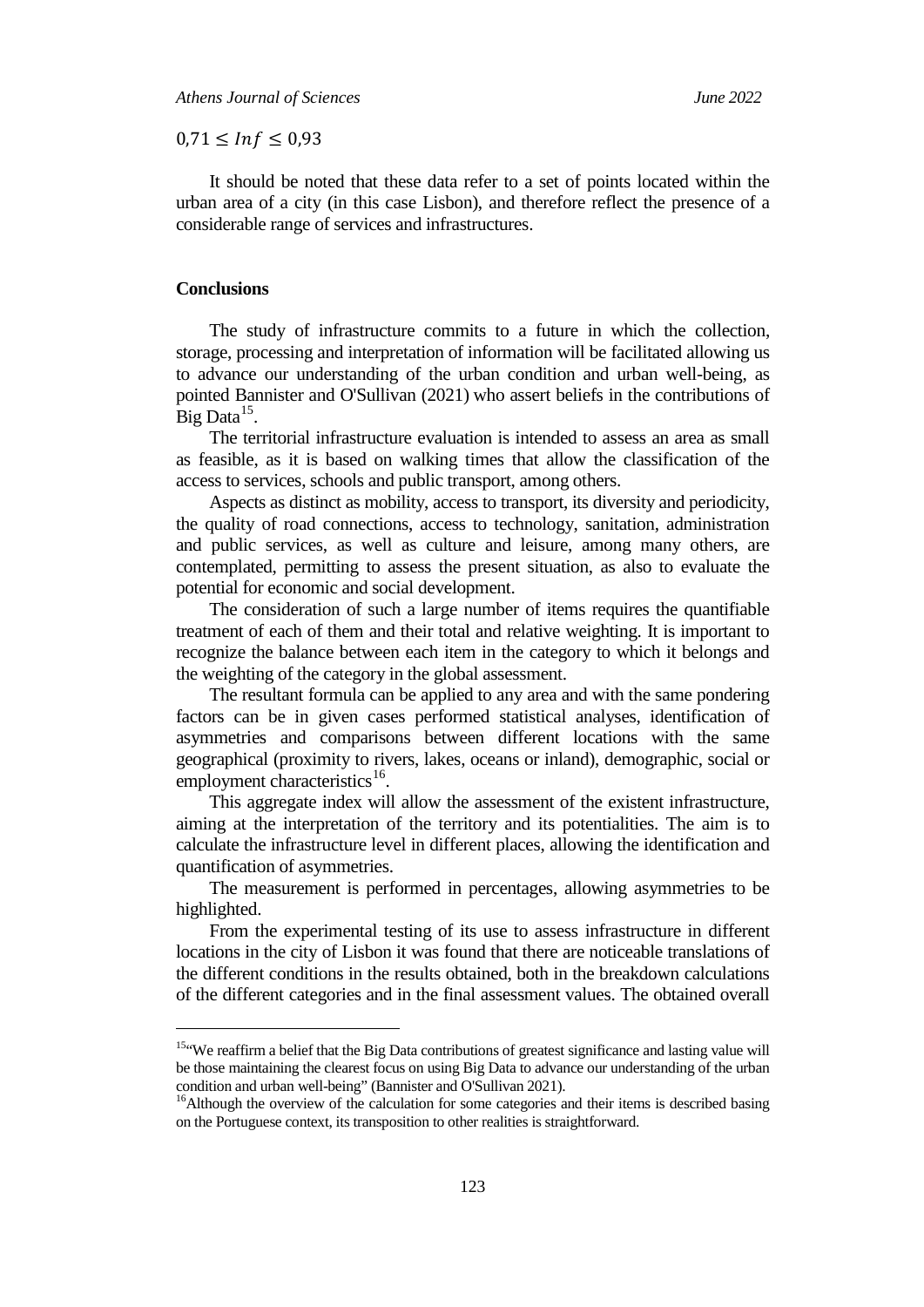ratings, between 71% and 93%, revealed the differences from central areas with major urban activity to more peripheral and mono-function oriented zones.

These results also show a match to areas inside a consolidated urban area, reflecting the presence of a considerable range of services and infrastructures. The broadening of the tests to less urbanized districts could indicate its suitability for more contrasting situations.

It is important to note that each category can be evaluated individually, but the overall quantification of the 5 categories (including all items from every category and subcategory) in different locations of the same area (urban or rural) will enable the opportunity to promote the rectification of constraints, identifying investment priorities that can lead to a better infrastructure balance in the territory.

#### *Future Developments*

The performing of panel data analysis will enable the opportunity to calculate the infrastructure index for different locations over different time periods, which will make it possible (in the medium and long term) to verify trends of evolution and to calculate variations.

It will then enable the use of the calculation method as an evaluation system, to produce analytic data that can then be cross-referenced with other indicators, like the development level, education level, unemployment rate or birth rate.

Testing the implementation of the aggregate index in the field in different geographic realities of the territory will help to fine tune the balance and relative weighting of the categories and sub-items. This will constitute the next stage of the research.

As the study is part of a broader research dedicated to the estuary of the Tagus River and its territory, it will focus on the analysis of the heterogeneity of the estuarine environment, identifying and studying the differences in the levels of urbanization of this territory.

In the future, the goal will be to apply the index to different locations and periodically review the items and their quantification due to the technologies upgrading and the increasing significance of the implementation of eco-sustainable solutions.

The urban infrastructure level calculation method is intended to constitute an operative contribution to the analysis of the territory, considering however that, as André Corboz stated, other kinds of knowledge are also indispensable for its understanding, in addition to statistics and quantifications, enabling it as a semantized and *discursible subject*<sup>[17](#page-17-0)</sup>.

# **Acknowledgments**

j

This research is funded by the Portuguese Government, Ministry of Science, Technology and Higher Education, through the FCT - Fundação para a Ciência e

<span id="page-17-0"></span> $17$ To Corboz (1983), the territory must be recognised for its own character, stemming from its culture and history.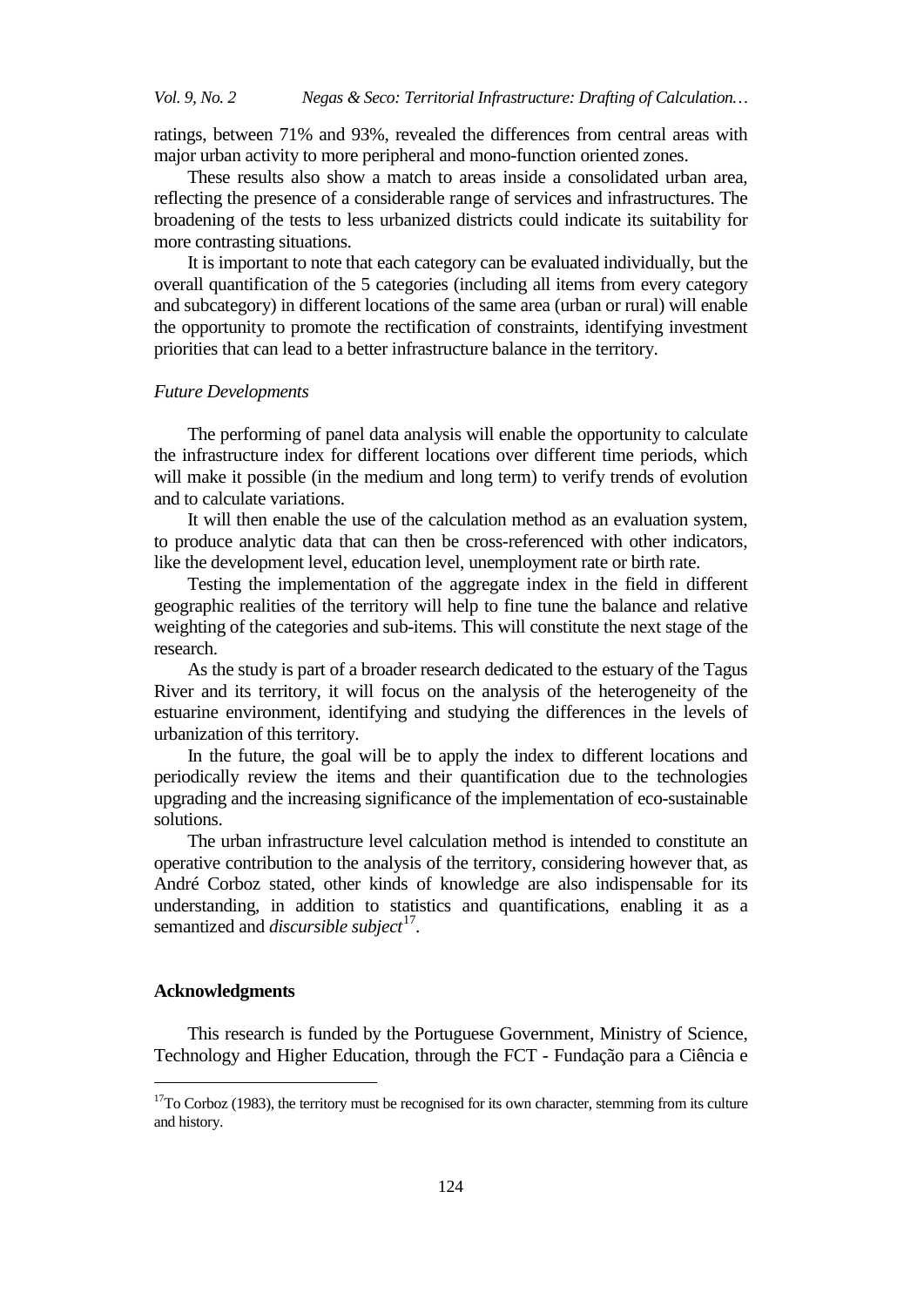Tecnologia, Project UIDB/AUR/04026/2020, and by Fundação Minerva – Cultura, Ensino e Investigação Científica, at CITAD (Research Center on Architecture, Territory and Design), by Estejo research project.

# **References**

- Addie J-P (2022) The times of splintering urbanism. *Journal of Urban Technology* 29(1): 109–116.
- Angheloiu C, Tennant M (2020) Urban futures: systemic or system changing interventions? A literature review using Meadows' leverage points as analytical framework. *Cities* 104: 102808.
- Ascher F (2001) *Les nouveaux príncipes de l'urbanisme: la fin dês villes n'est pas à l'ordre du jour.* (The new principles of urban planning: the end of cities is not on the agenda). La Tour d'Aigues, Éditions de l'Aube.
- Bannister J[, O'Sullivan A](https://www.webofscience.com/wos/author/record/1487332) (2021) Big Data in the city. *Urban Studies* 58(15): 3061–3070.
- Bourdin A (2010) *L'urbanismed'après crise.* (Post-crisis urbanism). La Tour d'Aigues: Éditions de l'Aube.
- Carr LJ, Dunsiger SI, Marcus BH (2010) Walk score as a global estimate of neighbourhood walkability. *American Journal of Preventive Medicine* 39(Nov): 460–463.
- Choay F (1999) O reino do urbano e a morte da cidade. (The reign of the urban and the death of the city). In *Projecto História* #18. São Paulo: UCP.
- Corboz A (1983) Le territoire comme palimpseste. (The territory as palimpsest). In *Diogène* #121, 14–35. Paris: Gallimard.
- Currie G (2010) Quantifying spatial gaps in public transport supply based on social needs. *Journal of Transport Geography* 18(1): 31–41.
- Direcção-Geral do Ambiente Direcção de Serviços de Informação e Acreditação DGA-DSIA (2000) *Proposta para um Sistema de indicadores de desenvolvimento sustentável.* (Proposal for a sustainable development indicators system). Lisbon: DGA-DSIA.
- Greer S, Watson M (1987) Mental adjustment to cancer: its measurement and prognostic importance. *Cancer Surveys* 6(3): 439–453.
- Mumford L (1938) *The culture of cities*. New York City: Harcourt, Brace and Company.
- Negas E (2021) *Estatística descritiva: explicação teórica, casos de aplicações e exercícios resolvidos*. (Descriptive statistics: theoretical explanation, application cases and exercises). 2nd Edition. Lisbon: Sílabo.
- Negas E, Seco R (2020) Cidade, território, urbanidade: parametrização da infraestruturação urbana. (City, territory, urbanity: parameterization of urban infrastructure). In *Formulas in Architecture*, 225–246. Lisbon: Universidade Lusiada Editora.
- Nijhuis S, Jauslin D (2015) Urban landscape infrastructures. Designing operative landscape structures for the built environment. *Research in Urbanism Series* 3(1): 13–34.
- Preston J, Rajé F (2007) Accessibility, mobility and transport-related social exclusion. *Journal of Transport Geography* 15(3): 151–160.
- Silva PB (2017) *A mobilidade nas cidades: infraestruturas de transportes públicos urbanos*. (Mobility in cities: urban public transport infrastructure). Lisbon: Universidade Lusiada Editora.
- Simone A, Pieterse E (2017) *New urban worlds: inhabiting dissonant times*. Cambridge: Polity Press.